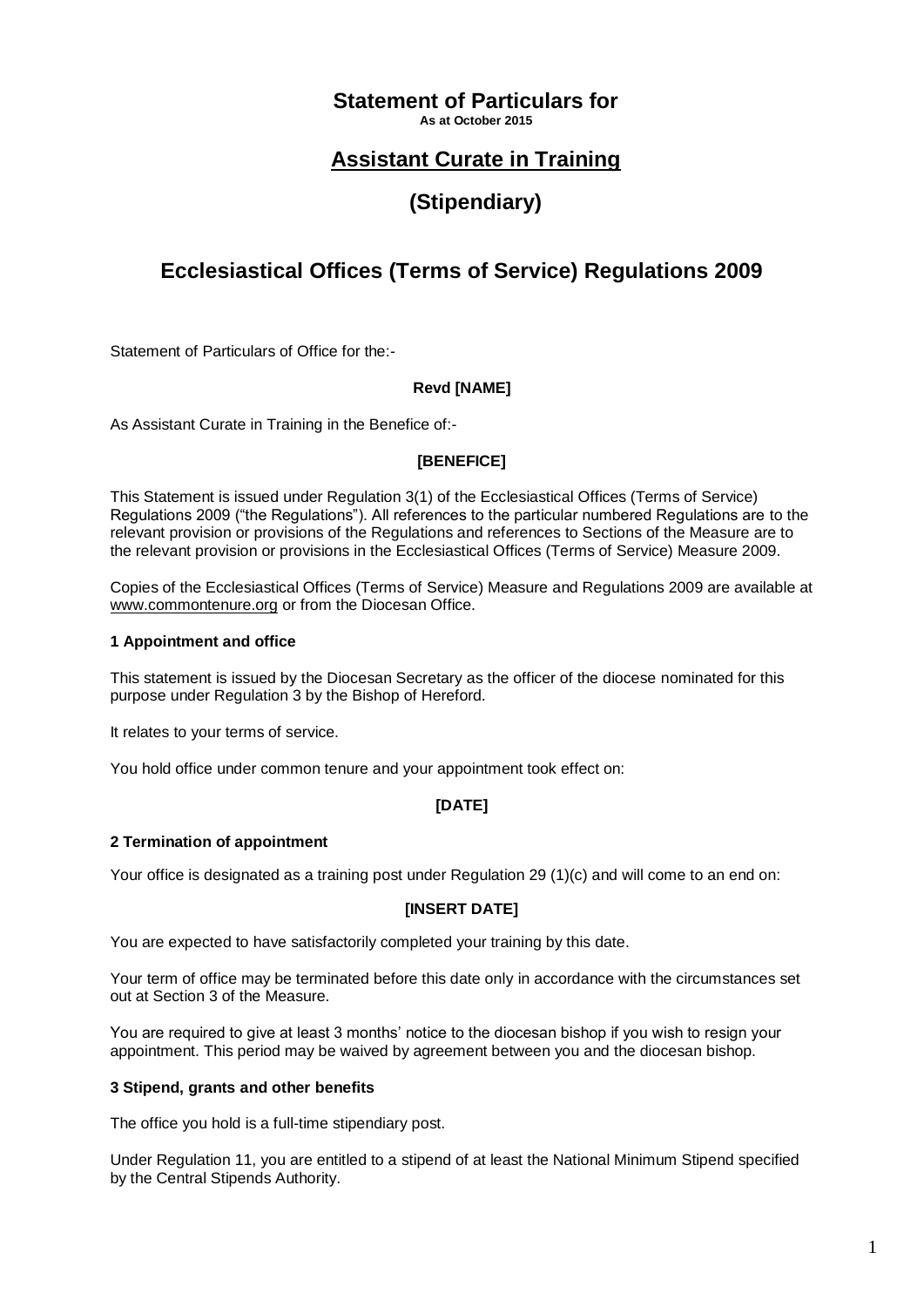The amount of your stipend is **£X** per annum as at **DATE** as approved by the Diocesan Synod, payable by BACS transfer on the last working day of the month.

You will receive each month an itemised statement of stipend from Payroll Services, which will also notify you of any change in the amount of stipend payable.

The body responsible for the payment of the stipend is the Hereford Diocesan Board of Finance (DBF).

For details of loans, grants and allowances available from the DBF, see the Diocesan Clergy Handbook II (Conditions of Service) the latest copy of which may be viewed on the Diocesan website.

You must give details to the Diocesan Office of any additional income you receive arising from your office. For further details, see the Diocesan Clergy Handbook II (Conditions of Service).

### **4 Parochial and other fees**

You are not entitled to receive parochial fees.

#### **5 Expenses**

You are entitled to the reimbursement of expenses reasonably incurred in connection with the exercise of your office. Reimbursement is the responsibility of the parochial church council(s) of the parish(es) in which you serve. For further details, see *The Parochial Expenses of the Clergy: a guide to their reimbursement*, published by the Central Stipends Authority (and available on the Church of England website) and the Diocesan Clergy Handbook II (Conditions of Service).

#### **6 Housing**

You are entitled under Section 4(1) of the Measure to be provided with a house of residence and your relevant housing provider is the Diocesan Parsonages Board.

The address of the house provided for the better performance of your duties is:-

## **[ADDRESS]**

The house you occupy is owned by the Diocesan Board of Finance.

The duties of your designated housing provider are set out at Regulation 12.

Your duties in respect of your accommodation are set out at Regulation 14.

This legislation can be obtained at [www.commontenure.org](http://www.commontenure.org/) or from the Diocesan Office.

#### **7 Ministerial development reviews**

You are required by Regulation 18 to co-operate in any ministerial development review undertaken under that Regulation and set out in the Bishop's ministerial development review scheme, including the training and assessment provisions set out in your learning agreement.

Further details can be found in the Diocesan Clergy Handbook II (Conditions of Service).

#### **8 Initial ministerial education and development**

You are required by Regulation 20 to use all reasonable endeavours to participate in and complete any training provided for you

Further details can be found in the Diocesan Clergy Handbook II (Conditions of Service) or by contacting the Continuing Ministerial Development Officer.

#### **9 Rest periods and annual leave and time off**

You should follow the arrangements set out in the Diocesan Clergy Handbook II (Conditions of Service) for reporting leave and covering absence.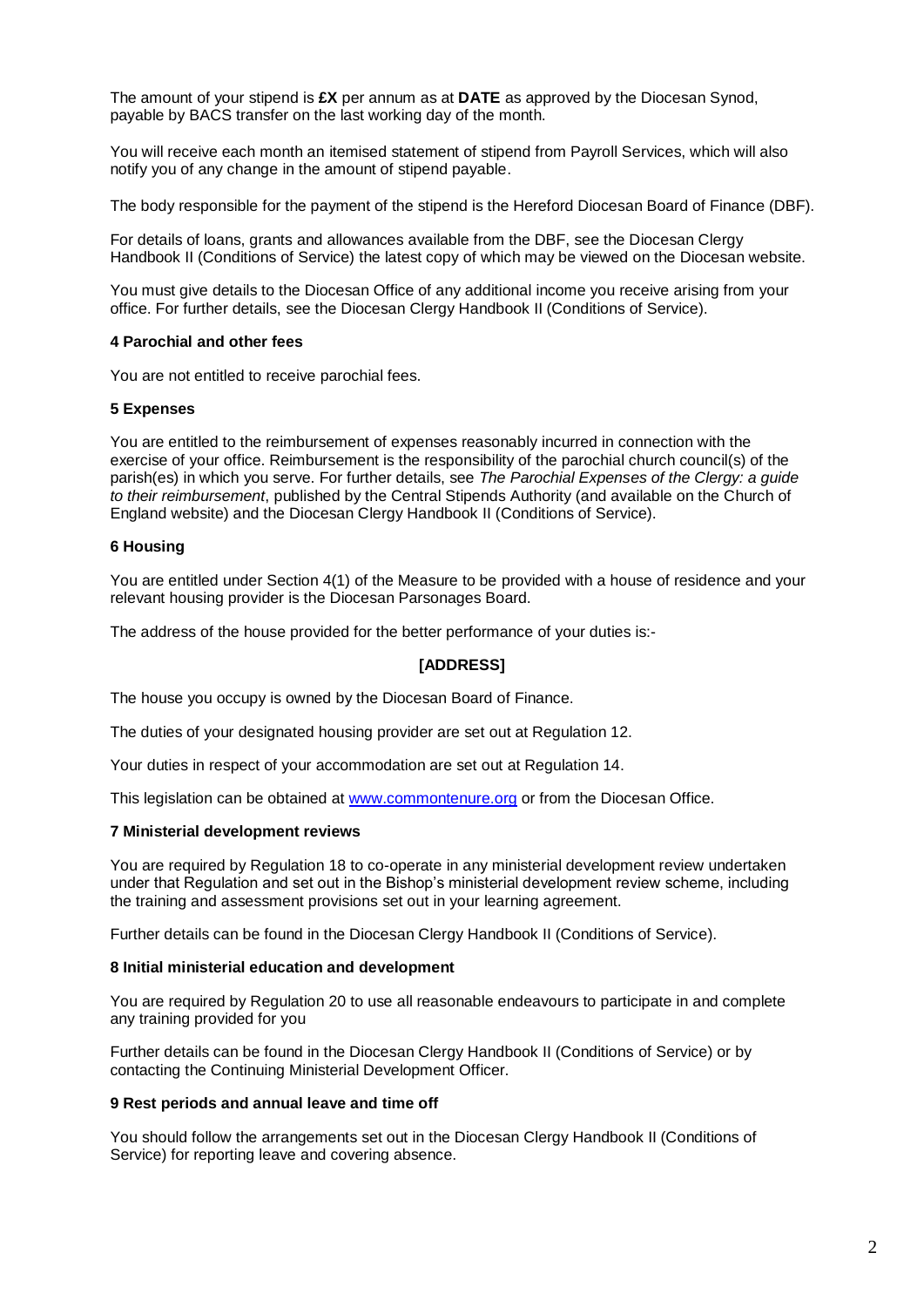## **Rest periods**

You are entitled to an uninterrupted rest period of 24 hours in each period of seven days and are recommended to take an uninterrupted period of 48 hours per month.

#### **Annual leave**

In the leave year, which begins on 1st January, you are entitled to 36 days annual leave to include up to 6 Sundays.

Without the prior permission of the Bishop your days of annual leave may not be taken on:

More than 6 Sundays a year Good Friday Easter Day Christmas Day

## **Special leave**

The Bishop may grant you an additional period of special leave in particular circumstances.

#### **Maternity, paternity, parental and adoption leave and time off work to care for dependants**

You are entitled to maternity, paternity, parental and adoption leave (as applicable), under Regulation 23 and the Ecclesiastical Offices (Terms of Service) Directions 2010. These provide that an office holder is entitled to maternity, paternity, parental and adoption lease for the same periods and subject to the same conditions as apply in the case of an employee under the Employment Rights Act 1996 and regulations made under that Act. This includes shared parental leave. These entitlements are subject to any relevant changes in the applicable legislation.

You are entitled to time off to receive ante-natal care as specified in Regulation 25.

#### **Time off work to care for dependants**

You are entitled to request time off, or adjustments to the duties of the office, to care for dependants in accordance with the Ecclesiastical Offices (Terms of Service) Directions 2010.

For further details, see the guidance issued by the Archbishops' Council and the Diocesan Clergy Handbook II (Conditions of Service).

#### **Time off for public duties**

You are entitled to spend time on public duties, as specified in Regulations 24 and 26 subject to the prior approval of the Bishop, which will not unreasonably be withheld.

You shall not suffer any reduction in stipend for time spent on approved public duties

### **10 Sickness**

Your obligations and rights if you are unable to perform your duties because of sickness are set out in Regulations 27 and 28.

You are required to inform Director of Finance at the Hereford Diocesan Office if you are unable to perform the duties of your office because of illness for any period of one day or more. This is in order to comply with the rules of the statutory sick pay scheme*.* 

For any periods of sickness lasting more than seven days, where these periods of sickness result in you not being able to carry out your duties you are required:-

- to inform the Director of Finance
- to provide a medical certificate
- to use all reasonable efforts to make arrangements for the duties of your office to be performed by another person during your absence – which may, where appropriate, consist of notifying a responsible person or authority of the absence.